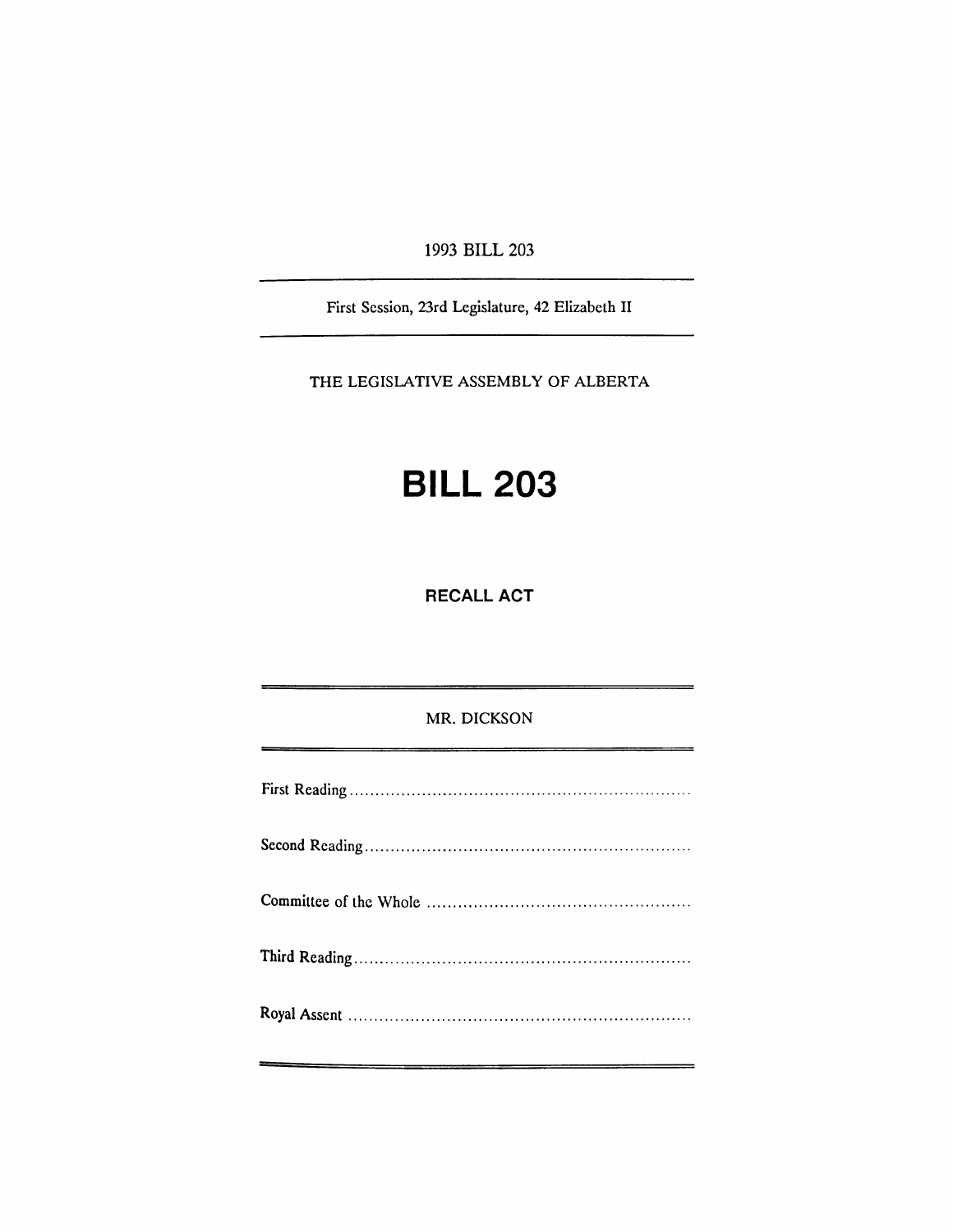*Bill 203 Mr. Dickson*

## **BILL 203**

1993

## **RECALL ACT**

*(Assented to* , 1993)

HER MAJESTY, by and with the advice and consent of the Legislative Assembly of Alberta, enacts as follows:

| Interpretation                                         | 1 In this Act:                                                                                                                                                                                                                                                                                  |
|--------------------------------------------------------|-------------------------------------------------------------------------------------------------------------------------------------------------------------------------------------------------------------------------------------------------------------------------------------------------|
|                                                        | (a) "Chairperson" means the person designated pursuant to<br>section $3(1)(a)$ .                                                                                                                                                                                                                |
|                                                        | (b) "Chief Electoral Officer" means the person designated<br>pursuant to the provisions of the Elections Act                                                                                                                                                                                    |
|                                                        | (c) "Electors" means all people who have a right to vote<br>under the <i>Elections Act</i>                                                                                                                                                                                                      |
| <b>Recall Petition</b>                                 | Any Member of the Legislative Assembly of Alberta may be<br>$\mathbf{2}$<br>recalled by petition if the petition is signed by electors from the<br>constituency of the Member equal in number to 40 percent of the<br>electors in the constituency at the time of the last general<br>election. |
| Application for<br>circulation of a<br>recall petition | Prior to the initiation of a recall movement, an application<br>3(1)<br>for a petition shall                                                                                                                                                                                                    |
|                                                        | (a) be addressed to the Chief Electoral Officer for approval<br>as to form;                                                                                                                                                                                                                     |
|                                                        | (b) be signed by 50 electors from the constituency of the<br>Member;                                                                                                                                                                                                                            |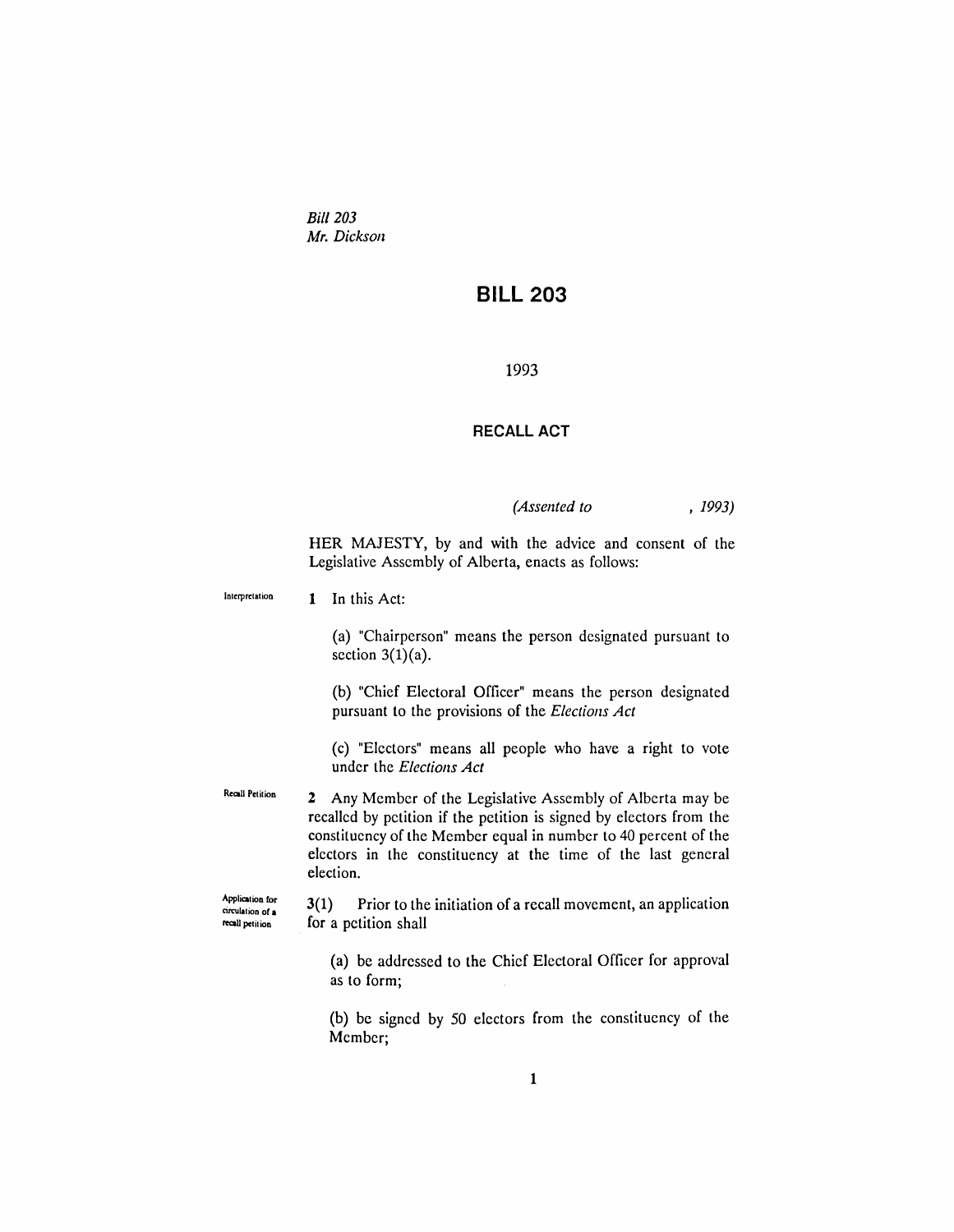(C) designate one of 50 electors, who sign the petition, as chairperson to communicate on their behalf with the Chief Electoral Officer;

(d) set out the name of the Member of the Legislative Assembly sought to be recalled and a statement of reasons for recall

(2) Within 5 business days of the presentation of the petition, the Chief Electoral Officer shall approve a petition for circulation, it is in proper form, and shall notify the chairperson and the Member of the Legislative Assembly sought to be recalled.

Proper Form 4 A petition shall be considered in proper form if it contains language that is of similar import to the following:

> We, the undersigned electors, wish to recall, Member of the Legislative Assembly for the following reasons and require a vote of the electors.

Reasons:

Time Period for Circulation

5 The persons sponsoring a petition shall have 60 days from the date of approval for circulation of the petition to obtain the requisite number of signatures.

Printed Form of Petition 6 The Chief Electoral Officer shall supply to the chairperson at reasonable cost, a printed form of the petition setting forth the text of the petition as described in Section 4 and the form of affidavit on the back of the petition as required by Section 7.

Who May Circulate and Sign the Petition 7 The petition may be circulated by any elector from the constituency of the Member. The petition shall be supported by an affidavit of the persons circulating the petition deposing:

> (a) that the electors who have signed the petition did so in their presence;

> (b) that the signature of the elector is a genuine signature of the elector whose name it purports to be in the best of his knowledge and belief;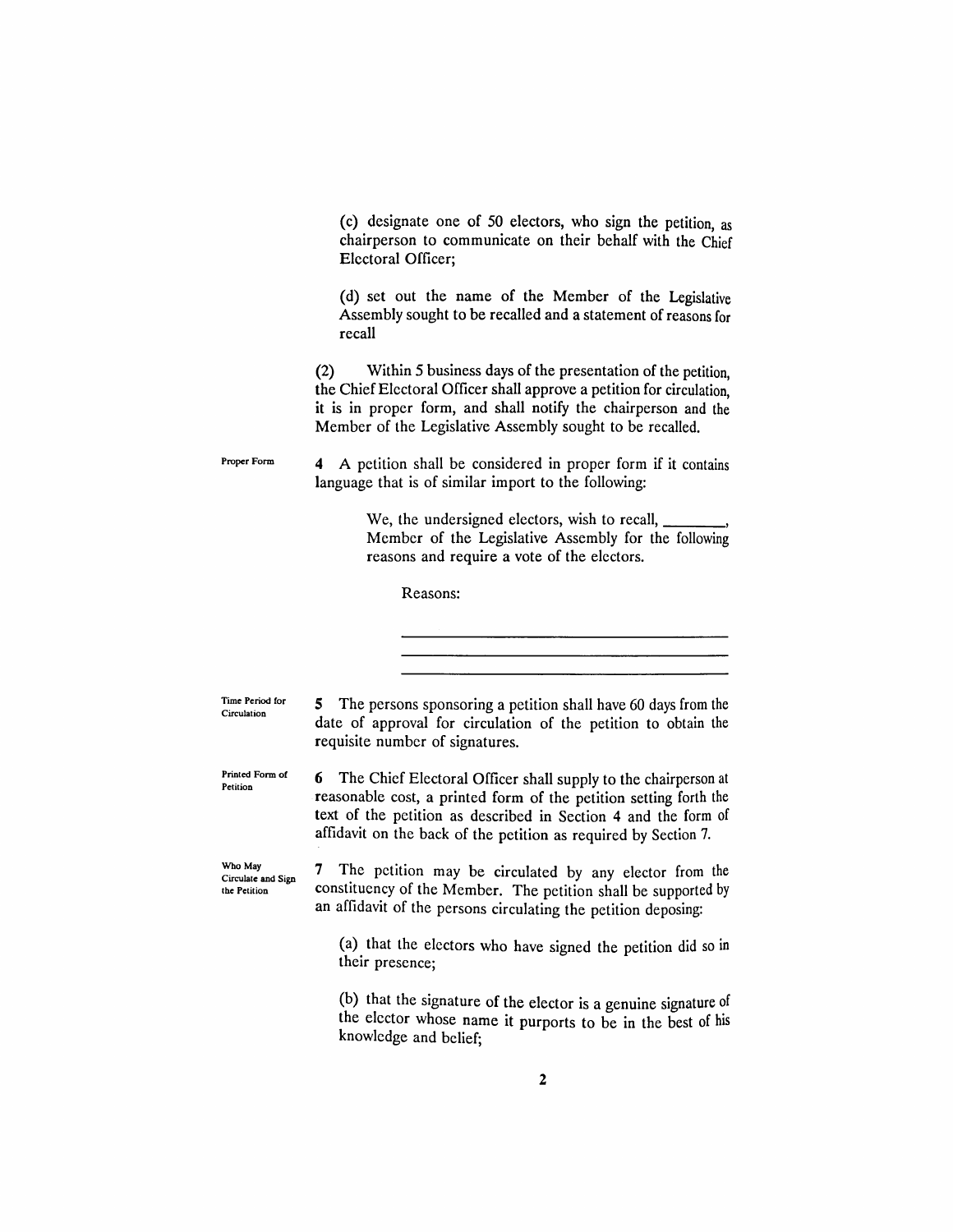(c) that the elector resides in the constituency of the Member and at the date of approval of the petition was eligible to vote to the best of his knowledge and belief;

(d) the dates between which all signatures were obtained.

Information from **Electors** 8 Each elector signing a petition shall write on the petition, his name, the date of signing, and his residential address.

Offences 9 No person shall:

> (a) Intentionally misrepresent or intentionally make any false statement concerning the contents, purport, or effect of the petition to any person who signs, or desires to sign, or is requested to sign, or who makes enquiries with reference to it, or to whom it is presented for his signature;

> (b) wilfully and knowingly circulate, publish or exhibit any false statement or misrepresentation concerning the contents, purported or effect of any recall petition for the purpose of obtaining any signature to, or persuading or infiuencing any person to sign that petition.

10 Nor person shall refuse to allow a prospective signer to read the recall petition.

11 No person shall cover or otherwise obscure the statement of reasons from the view of the prospective signer.

12 No person shall solicit any person circulating the petition to affix to any recall petition any false or forged signature, or to cause or permit such signature to be affixed.

Penalty 13 Every person who commits any offence under this Act shall be subject to criminal proceedings.

- Number of Copies or Petition 14 There shall be no limit to the number of copies of a petition issued by the Chief Electoral Officer. Copies shall become part of the original petition when submitted.
- NUmber of **Signatures** 15 The Chief Electoral Officer shall indicate the number of signatures required based on the then current voters' list at the time of approval of the petition for circulation.

Filing the Petition 16(1) Once the requisite number of signatures are obtained, a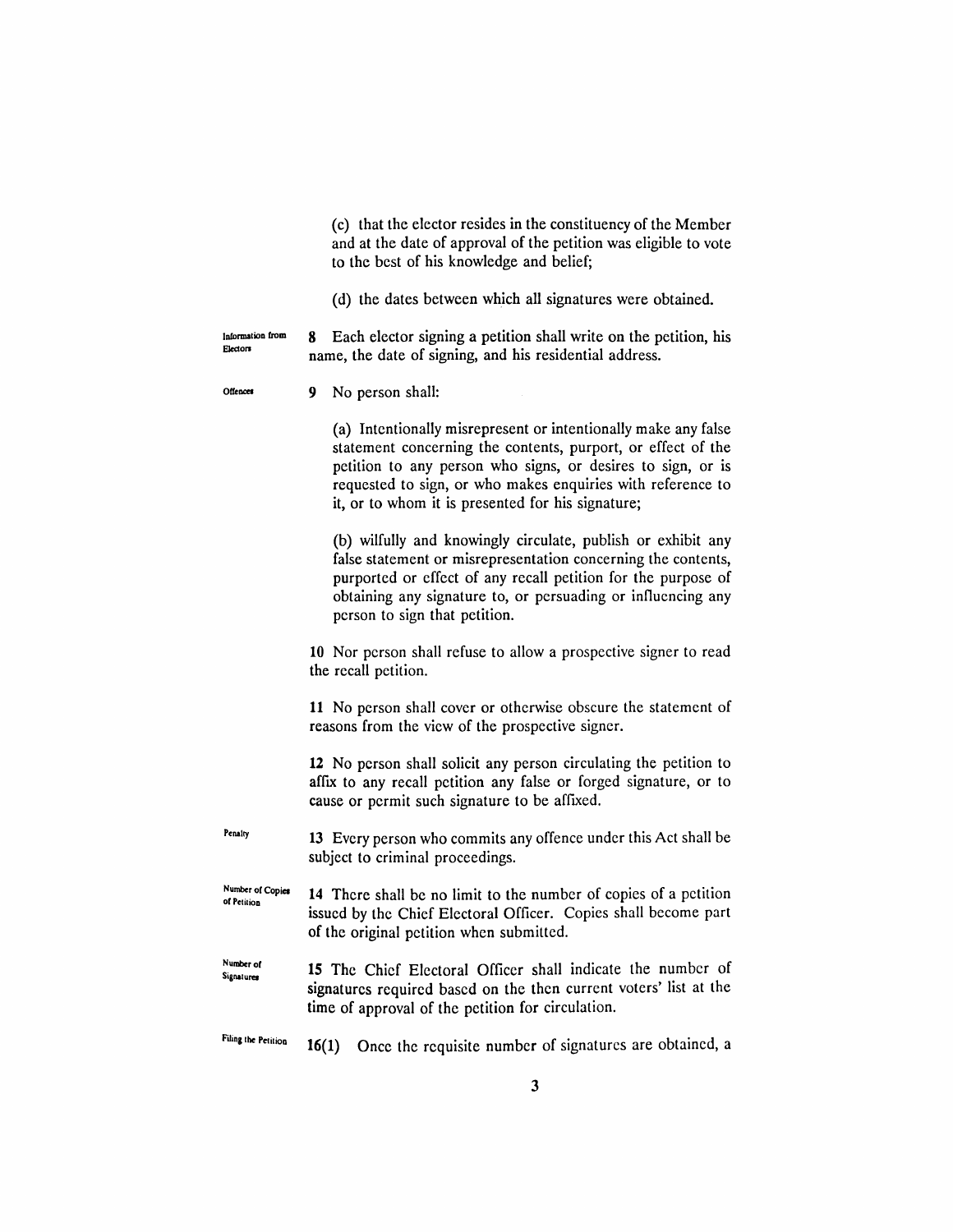petition shall be presented to the Chief Electoral Officer for filing and in no event later than 5:00 p.m. on the second business day following the last signature being affixed to the petition. The petition shall be deemed to be fIlled on the date that it is forwarded to the office of the Chief Electoral Officer by courier.

(2) Upon the fIling of the petition, the Chief Electoral Officer shall determine the total number of signatures affixed to the petition within 2 business days.

(a) If the total number of signatures is less than 100 percent but more than 85 percent of signatures required, the Chief Electoral OffIcer shall notify the chairperson and indicate the number of additional signatures required.

(b) The petition may then be circulated for an additional 5 days in an effort to gain further signatures.

Statistical Sampling and Acceptance of Petition

17(1) Within 30 days of the Chief Electoral OffIcer notifying the chairperson that the requisite number of signatures has been obtained, the Chief Electoral OffIcer shall determine the number of qualified electors who have signed the petition by random sampling.

(2) Such random sampling shall include examination of at least 15 percent of the signatures on the petition.

(3) If the statistical sampling shows the number of valid signatures is within 90 percent to 110 percent of the number of signatures of electors needed to declare the petition sufficient, the petition shall be accepted by the Chief Electoral Officer.

(4) The chairperson shall be notified by the Chief Electoral Officer and advised of the findings of the statistical sampling.

18(1) Upon acceptance of a petition by the Chief Electoral Officer under Section 17, the petition and a declaration of the Chief Electoral Officer that the petition has met the requirements of this Act, shall immediately be delivered to the Speaker of the Legislative Assembly who shall lay them before the Legislative Assembly at the earliest opportunity.

(2) Within five days of the receipt of the documents referred to in subsection (1) the Legislative Assembly shall satisfy themselves as to their authenticity, and if so satisfied, the Clerk of

Issue o( Writs (or a General Vote